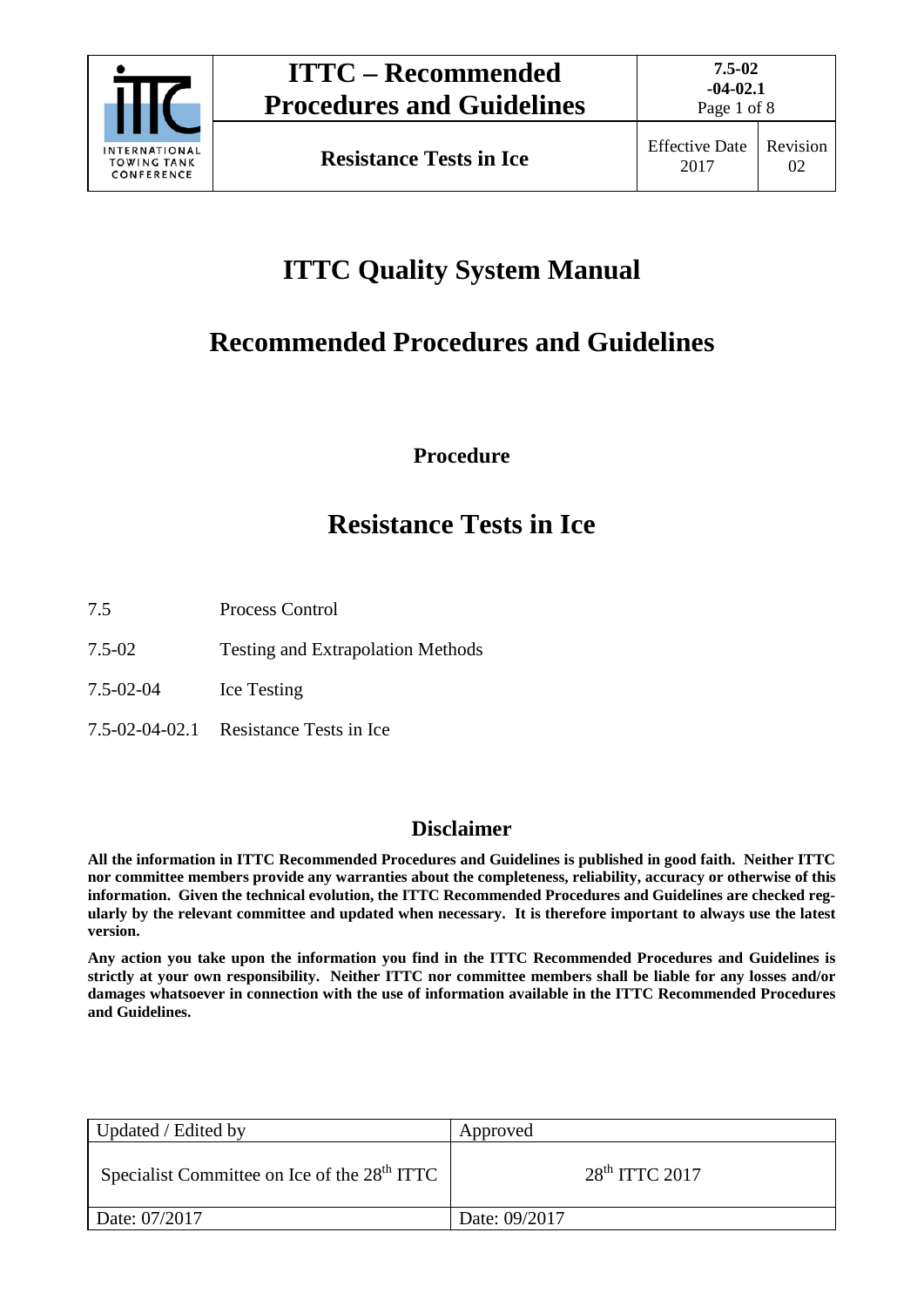

### **ITTC – Recommended Procedures and Guidelines**

Page 2 of 8

**Resistance Tests in Ice** Effective Date

### **Table of Contents**

| <b>PURPOSE OF PROCEDURE3</b><br>1.                          |    |
|-------------------------------------------------------------|----|
| <b>ICE RESISTANCE TESTS3</b>                                | 2. |
|                                                             |    |
|                                                             |    |
| 2.1.2 Resistance Tests in Intact Level Ice<br>4             |    |
| 2.1.3 Resistance tests in Intact and Pre-                   |    |
|                                                             |    |
| 2.2.1 Analysis of Tests in Intact Level<br>Ice <sub>5</sub> |    |
| 2.2.1.1 Correction to target ice conditions 6               |    |
| 2.2.1.2 Correction of minor deviations in                   |    |

|    | 2.2.1.3 Correction of minor deviations in  |  |
|----|--------------------------------------------|--|
|    |                                            |  |
|    | 2.2.1.4 Friction coefficient correction7   |  |
|    | 2.2.2 Analysis of Tests in Intact and Pre- |  |
|    |                                            |  |
|    |                                            |  |
|    |                                            |  |
| 3. | <b>REQUIRED TEST</b>                       |  |
|    | DOCUMENTATION7                             |  |
|    |                                            |  |
|    |                                            |  |
|    |                                            |  |
| 4. |                                            |  |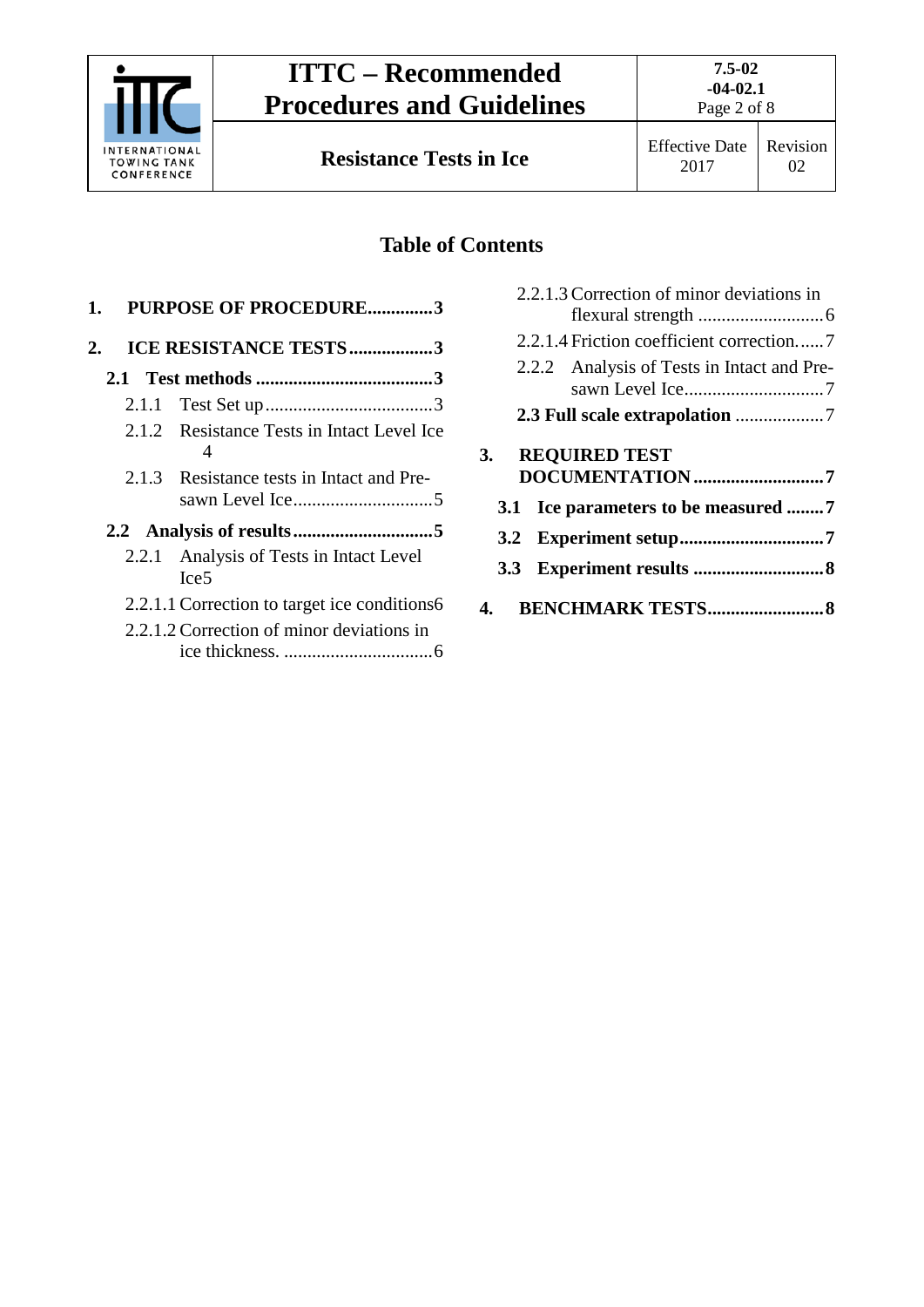

**7.5-02**

**Resistance Tests in Ice** Effective Date

### **Resistance Tests in Ice**

### <span id="page-2-0"></span>**1. PURPOSE OF PROCEDURE**

The purpose of the procedure is to ensure consistent methodology for ice towing tank tests and the acquisition of correct results for ice resistance.

Resistance tests can be performed in several types of ice features as described in guideline 7.5-02-04-01. These features include:

- Level ice
- Pack ice
- Broken channels (incl. brash ice)
- Rubble ice fields

The main purpose of ship resistance tests in ice is to measure the ice resistance at given ice/ ship conditions and to evaluate the effectiveness of the hull-form in ice-breaking and ice-clearing.

The specific results from these tests include:

- Ice resistance at certain speeds and ice thicknesses
- The ship performance diagram (i.e. speed versus ice thickness)
- Limiting ice thickness for a continuous ice breaking
- Maximum force on the ship when breaking through an ice ridge.

### <span id="page-2-2"></span><span id="page-2-1"></span>**2. ICE RESISTANCE TESTS**

#### <span id="page-2-3"></span>**2.1 Test methods**

### 2.1.1 Test Set up

The ice resistance tests are carried out by towing the model at a constant speed through the ice sheet using a tow-post, a pulling rod or wire. When performing constant speed tests with a towing wire instead of a tow-post or pulling rod, a counterweight must be used to provide the required tension in the towing wire.

Two alternative test setups are described below:

• The model is fixed to the towing carriage (1) as shown in [Figure 1.](#page-2-4) A dynamometer (2) is located inside the model usually at or near the LCB and in the line of the propeller shaft.



<span id="page-2-4"></span>Figure 1: Resistance setup alternative 1

• The model is fixed to the towing carriage (1) as shown in [Figure 2.](#page-3-1) A dynamometer and (or) load cell (2) is located on the bow or inside the model. The model can be pulled either by a wire or a rod. If a wire was used, it should be pre-tensioned to avoid going slack during ice breaking.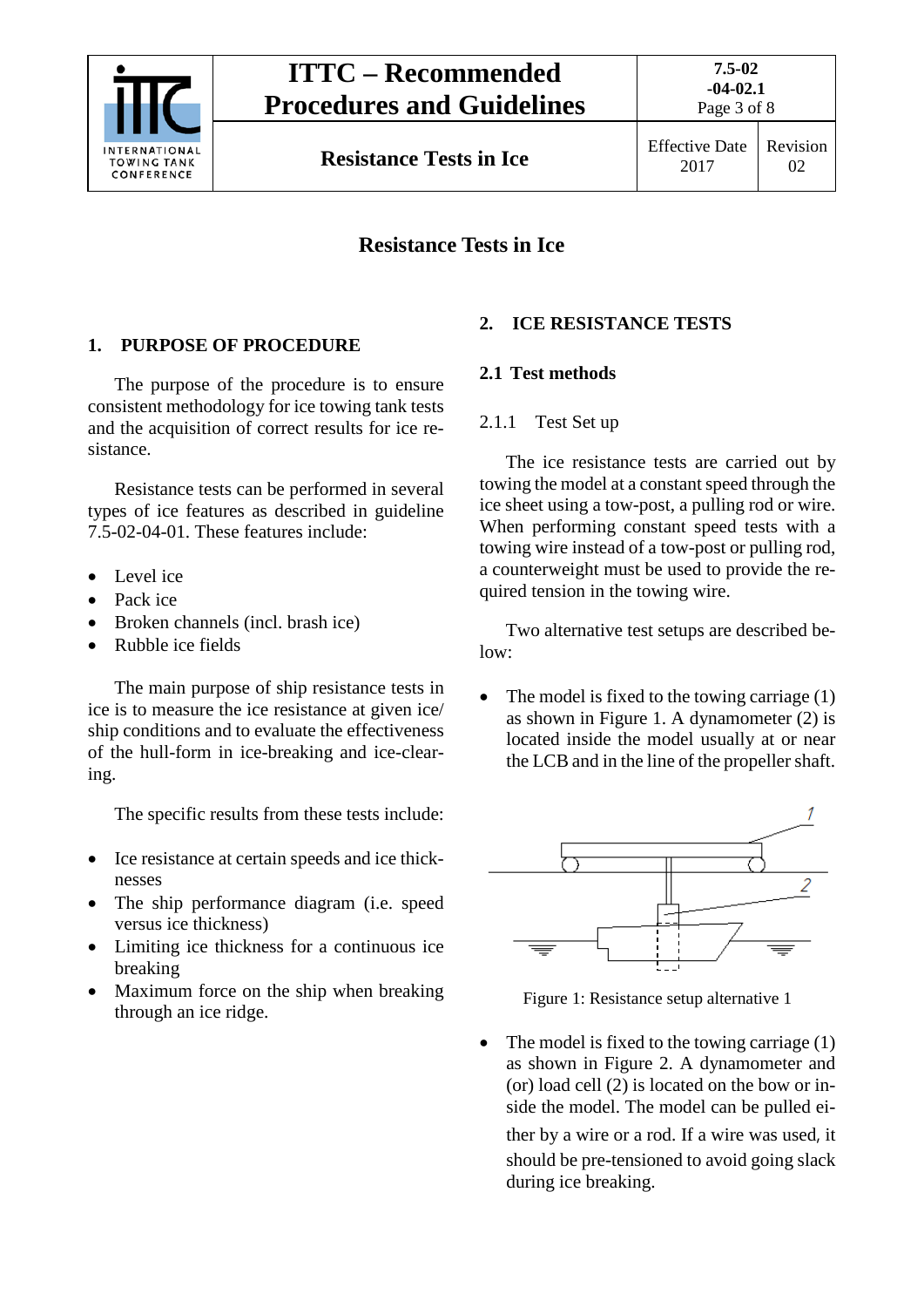



<span id="page-3-1"></span>Figure 2: Resistance setup alternative 2

In both test setups, the model should be free to roll, pitch and heave while constrained in surge, sway and yaw.

When space permits, the towing tests can be done in parallel channels. In these cases, it is possible that cracks propagate from the second channel to the previously broken channel and may reduce the ice resistance. To prevent release cracks and the sideway drifting of the ice plates, it is strongly recommended to support the existing channel, when those are relatively close to each other.



Figure 3: Example of two-track arrangement showing support of first channel (right side)

<span id="page-3-2"></span>[Figure 3](#page-3-2) shows a multiple track arrangement in ice model basin. Once the first channel was used, the channel should have support to maintain the rest of ice in place (shown in the right side in the Figure). The support arrangements, as well as any visible cracks between the channels that occur, need to be reported.

### <span id="page-3-0"></span>2.1.2 Resistance Tests in Intact Level Ice

For the resistance tests in intact level ice, the towing force from intact level ice is the primary measurement. As shown in [Figure 4,](#page-3-3) there are three forces acting on the model. It is noted that open water resistance should be measured before or after ice tests.

- $F_x$  towing force acting in ships longitudinal direction measured by a dynamometer
- *R<sub>I</sub>* net ice resistance
- *R<sub>IW</sub>* water resistance in ice conditions

When a rigid towing system is used, the total resistance is the measured towing force, *Fx*.



<span id="page-3-3"></span>Figure 4: Forces acting on a model in a towing resistance test

The towing method and arrangement should be documented sufficiently to permit reproduction of the experiment.

The velocity of the model and the towing force are the main parameters and the main result from a resistance test. The total ice resistance is defined as the time average of the longitudinal force resisting the motion of the ship.

$$
R_{IT} = \frac{1}{t_2 - t_1} \int_{t_1}^{t_2} F_x(t) \, dt \tag{1}
$$

where  $t_1$  and  $t_2$  are, respectively, time to start and finish analysis recording of dynamometer readings.

The time interval has to be of sufficient length to achieve a steady state, with transient effects minimized and the flow of the ice around the hull is fully developed. This state is usually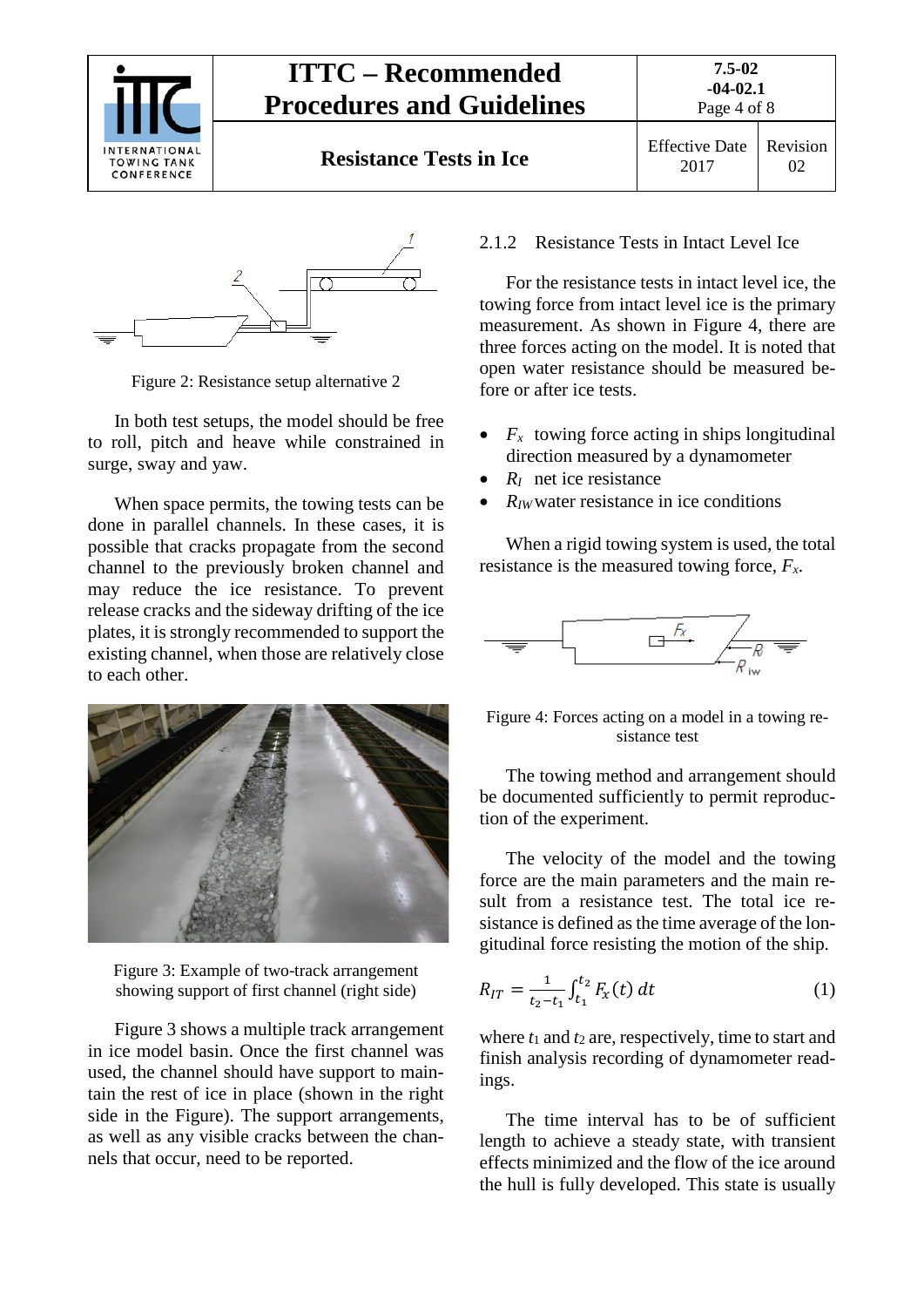

established after 1 (one) model length. It is recommended to allow the ship model to move at least another 1.5 model lengths in the level ice of uniform thickness to get a reliable resistance value in the steady state.

The analysis starting time  $(t_1)$  has to be selected by the researcher based on the experiment conditions. The analysis of the measurements shall start as soon as the flow of ice pieces around the model is fully developed. Therefore, the above time dependent equation can be presented in a distance dependent form:

$$
R_{IT} = \frac{1}{x_2 - x_1} \int_{x_1}^{x_2} F_x \left(\frac{x}{v}\right) dx \tag{2}
$$

where  $\nu$  is the towing speed,  $x_1$  and  $x_2$  are, respectively, the start and end positions of the test section, and the minimum run length is given by:

$$
x_2 - x_1 > 1.5L_{\text{WL}} \tag{3}
$$

<span id="page-4-0"></span>where  $L_{WL}$  is the model waterline length.

2.1.3 Resistance tests in Intact and Pre-sawn Level Ice



<span id="page-4-3"></span>Figure 5: An example of pre-sawn cutting pattern

For the resistance tests in intact and presawn level ice, towing forces from both ice conditions are the primary measurements. Pre-sawn ice is ice that has been pre-cut to approximate

the bow breaking pattern (see [Figure 5\)](#page-4-3). Once those forces are measured, the breakdown ice resistance components addressed in Equation (4) can be identified.

$$
R_{IT} = R_{br} + R_c + R_b + R_{IW}
$$
  
\n
$$
R_I = R_{br} + R_c + R_b
$$
\n(4)

where,

 $R_{IT}$  total resistance in ice (N)<br> $R_{br}$  resistance due to breaking  $R_{br}$  resistance due to breaking the ice<br> $R_c$  resistance due to clearing the ice  $R_c$  resistance due to clearing the ice<br> $R_b$  resistance due to buoyancy/stati resistance due to buoyancy/static clearing the ice  $R_{IW}$  water resistance in ice conditions<br> $R_{I}$  net ice resistance

net ice resistance

The following is an explanation to identify each ice resistance components. Since the ice sheet is already cut (broken) in the pre-sawn test, everything except the breaking term is measured, i.e.  $R_c + R_b + R_{IW}$ . Since  $R_{IW}$  is known from the separate open water tests, the pre-sawn test determines  $R_c + R_h$  for the tested speed. By conducting a pre-sawn test at very low speed, (e.g.  $V_M = 0.02$  m/s), the dynamic forces associated with ice block rotation, ventilation, and acceleration are assumed to be negligible, leaving the buoyancy or static clearing resistance,  $R_b$ , as the only component. Having measured  $R_b$ which is independent of velocity, it is subtracted from  $R_c + R_b$  to give  $R_c$ , which is the velocity dependent term. Thus,  $R_{br}$  can be calculated from Equation (4), and all components will be determined.

#### <span id="page-4-2"></span><span id="page-4-1"></span>**2.2 Analysis of results**

#### 2.2.1 Analysis of Tests in Intact Level Ice

The net ice resistance is defined as the difference between the total resistance in ice and the open water resistance, for the same speed: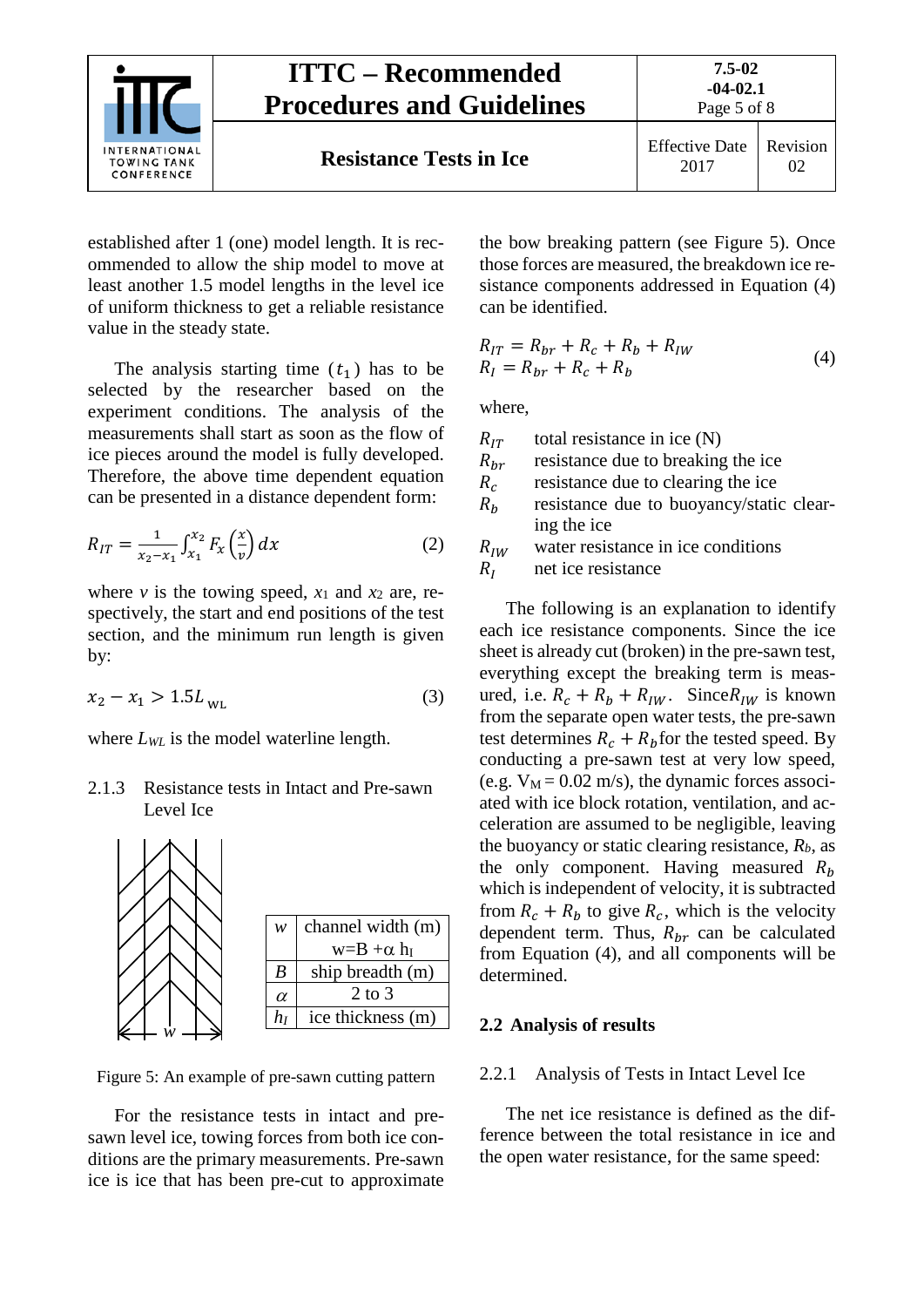

## **ITTC – Recommended Procedures and Guidelines Resistance Tests in Ice** Effective Date

$$
R_I = R_{IT} - R_{IW} \tag{5}
$$

where  $R_I$  is the net ice resistance and  $R_{IW}$  the water resistance in ice conditions. This quantity should be determined as per *ITTC 7.5-02-02-01 Resistance Test*. It should be noted that there is practically no wave-making component in water resistance when the model is moving in ice conditions.

The difference between the total and net ice resistance is small at low speeds, but may be significantly larger for higher speeds.

### <span id="page-5-0"></span>2.2.1.1 Correction to target ice conditions

The ice resistance tests commonly have a target ice flexural strength and ice thickness; both are design parameters of the vessel. The actual ice properties, measured according to *ITTC 7.5-02-04-02.1 Test Methods for Model Ice Properties*, may deviate from the target values of the ice thickness or strength. Therefore, the experimental results need to be modified by corrections unless using non-dimensional coefficient methods.

The test data correction methods described below primarily refers to towing tests in level ice.

The test results are usually corrected in terms of ice thickness, ice flexural strength and the icehull friction coefficient. The range of applicability for the corrections is to be determined by each model test basin individually.

### <span id="page-5-1"></span>2.2.1.2 Correction of minor deviations in ice thickness.

The following formula shall be used to correct the ice resistance for ice thickness deviations:

$$
R_I = R_{I, \text{meas}} \left( \frac{h_{I, \text{target}}}{h_{I, \text{meas}}} \right)^x \tag{6}
$$

where,

| $R_{I, \text{meas}}$  | measured ice resistance, |
|-----------------------|--------------------------|
| $h_{I,meas}$          | measured ice thickness   |
| $h_{l,\text{target}}$ | target ice thickness,    |
| X                     | correctional exponent.   |

The exponent in Equation (6) may typically vary within 1.0 and 2.0. The definite value of the exponent needs to be determined by each individual model test basin.

If the ice resistance is measured in two clearly different ice thicknesses, the exponent may be calculated as:

$$
x = \frac{\ln(\frac{R_{I1}}{R_{I2}})}{\ln(\frac{h_{I1}}{h_{I2}})}
$$
(7)

where,

- *RI*<sup>1</sup> ice resistance obtained in ice field thickness of h<sub> $11$ </sub> and
- *R<sub>p</sub>* ice resistance obtained in ice field thickness of  $h_{12}$ .

The resistances *RI*<sup>1</sup> and *RI*<sup>2</sup> are found at the same towing speed of the model and ice strength of the ice sheet.

### <span id="page-5-2"></span>2.2.1.3 Correction of minor deviations in flexural strength

The classic way to do the corrections is to use a component breakdown of the ice resistance:

$$
R_I = R_{br} + R_R \tag{8}
$$

where,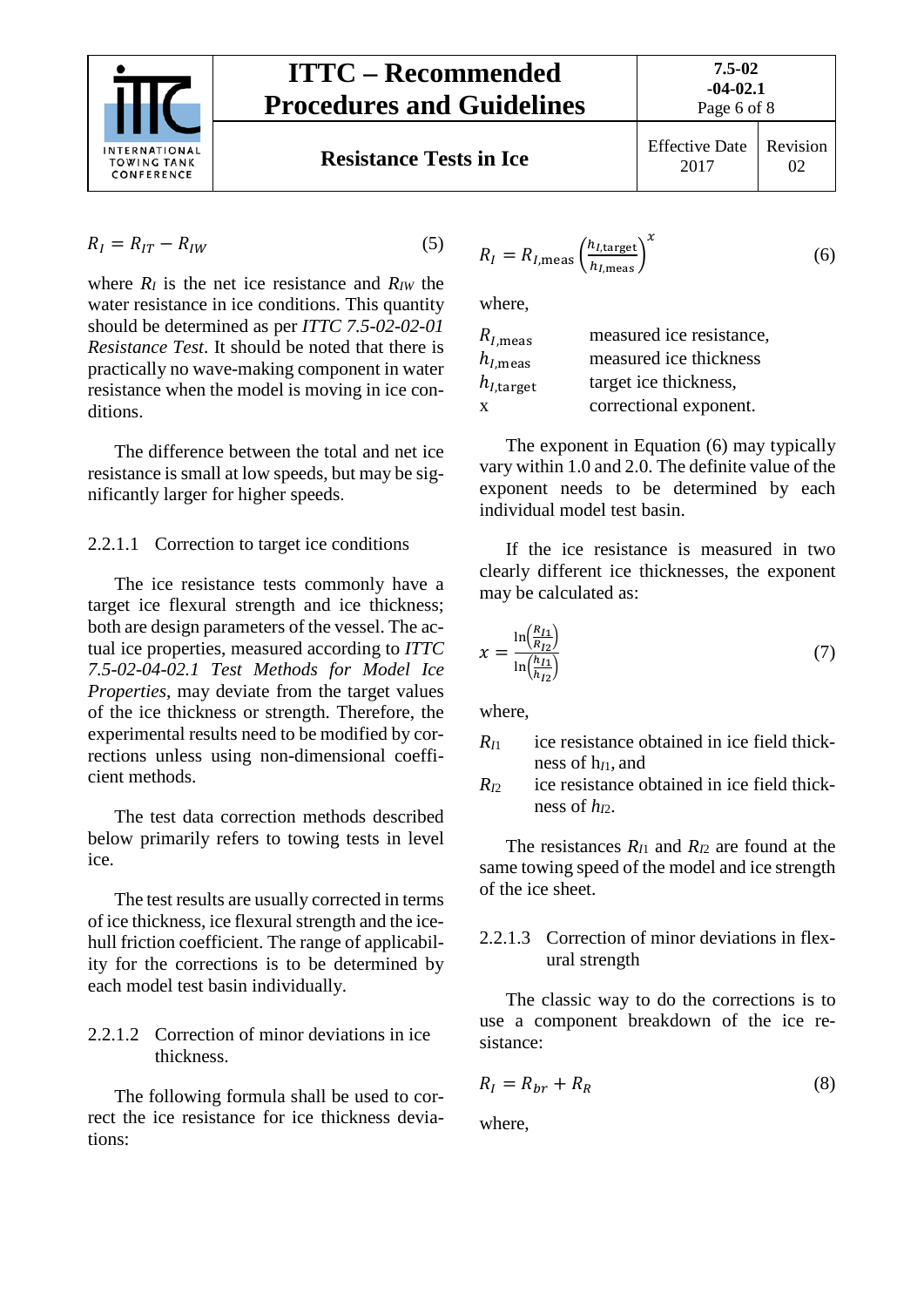

# **ITTC – Recommended Procedures and Guidelines**

**Resistance Tests in Ice** Effective Date 2017 Revision 02

- $R_{br}$  ice breaking resistance component, which is associated with the mechanical failure of the ice and
- $R_R$  rest resistance which contains i.e. submerging, clearing, etc.

 $R_{hr}$  component can be determined in presawn ice (please see 2.1.3). When  $R_{br}$  is found Equation (8) can be rewritten as follows:

$$
R_I = R_R + \frac{\sigma_{f,\text{target}}}{\sigma_{f,\text{meas}}} R_{br} \tag{9}
$$

<span id="page-6-0"></span>where  $\sigma_f$  is the ice flexural strength.

### 2.2.1.4 Friction coefficient correction.

Allowance for friction coefficient is usually introduced for the net ice resistance with the formula:

$$
R_{I,corr} = C_{sf} R_I \tag{10}
$$

where  $C_{sf}$  is the friction correction coefficient.

As each model basin is using different coatings resulting in different ice-hull friction, individual correction coefficients have to be determined / applied.

### <span id="page-6-1"></span>2.2.2 Analysis of Tests in Intact and Presawn Level Ice

The resistance components in Equation (4) may be made non-dimensional form based on model beam, model speed, model draft, ice thickness, ice flexural strength and ice/water density. The non-dimensional coefficients of each resistance components with ice strength number and ice Froude number are used to determine the factors and exponents of a resistance prediction equation to obtain the net ice resistance.

The advantage of this method is to identify the influence of each component such as breaking term, dynamic and static clearing terms on the net ice resistance. It also provides the net ice resistance prediction for a range of flexural strength, ice thickness, ice density and ship speed. This method, however, does not include a friction term so the friction correction should be done differently. Detailed equations and procedures are addressed in 28th ITTC 2017 final report.

### <span id="page-6-2"></span>**2.3 Full scale extrapolation**

Finally, the extrapolation from the model scale net ice resistance to full scale is achieved by applying Froude scaling according to Equation (11):

$$
R_{I,p} = \lambda^3 R_I \tag{11}
$$

where  $R_{l,p}$  is the full-scale ship resistance and  $\lambda$ is the scale factor.

### <span id="page-6-3"></span>**3. REQUIRED TEST DOCUMENTA-TION**

### <span id="page-6-4"></span>**3.1 Ice parameters to be measured**

- Ice thickness
- Elastic modulus
- Flexural strength
- Friction coefficient
- Ice/water density

### <span id="page-6-5"></span>**3.2 Experiment setup**

- towing arrangement
- measurement equipment